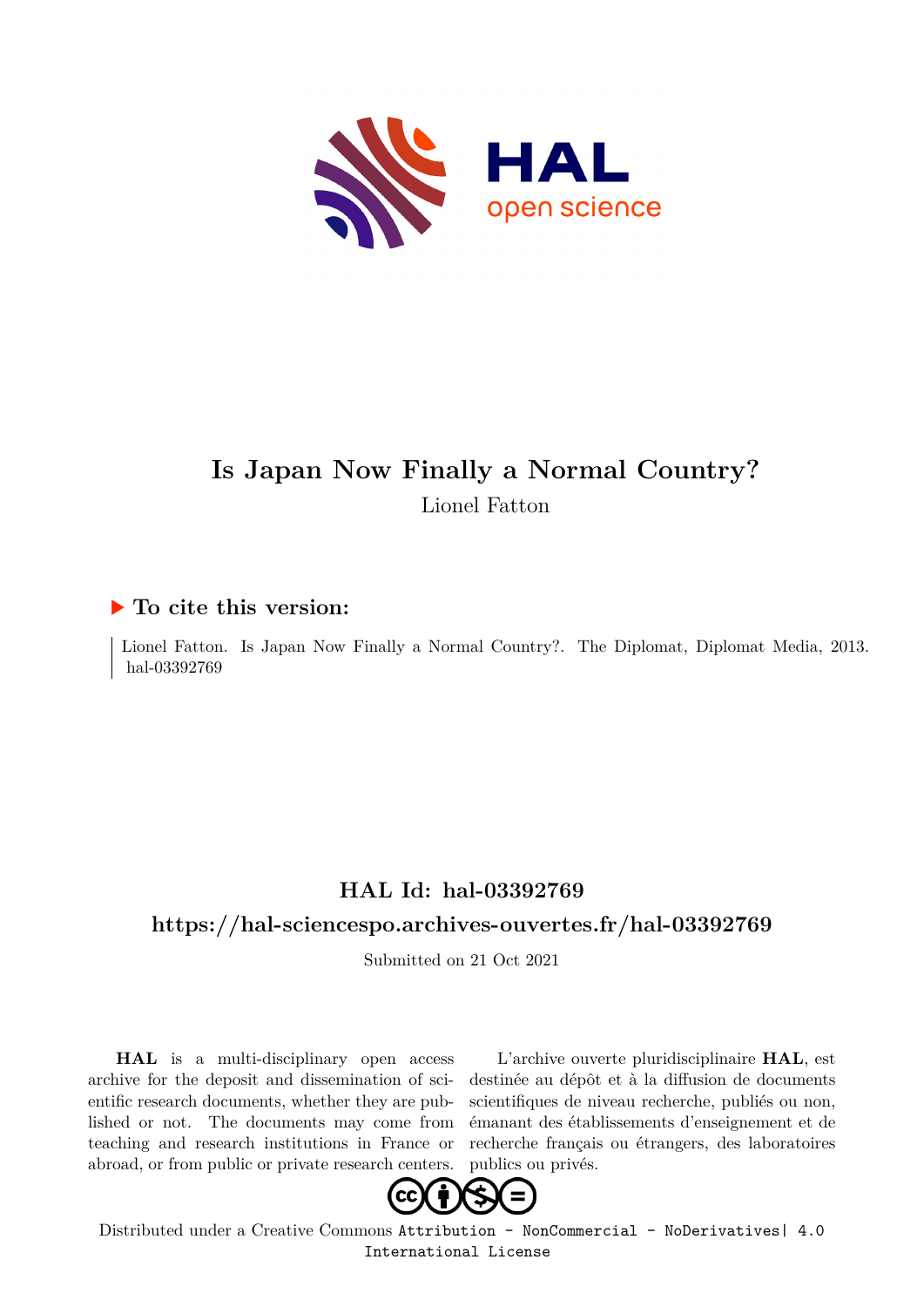## **Is Japan Now Finally a Normal Country?**

**Lionel Pierre Fatton,** Sciences Po, Centre de recherches internationales (CERI), CNRS, Paris, France

**In**: *The Diplomat*, 2013-12-27

**Online**:<https://thediplomat.com/2013/12/is-japan-now-finally-a-normal-country>

What the recent changes to Japanese defense mean in the context of a return to "normalcy."

So is Japan now finally a normal country? The question has been asked and debated for about two decades, the answer quite naturally depending on the definition given to the concept of "normal country." A first step to address this question is to approach it in reverse, asking why Japan was seen as "abnormal" in the first place. The answer lies in the contextual reality that surrounded the emergence of the debate on Japan's "normalcy."

That debate began with the end of the Cold War, which marked the most important systemic change in international relations since the Second World War. Ichiro Ozawa's *[Blueprint for a](https://www.amazon.com/Blueprint-New-Japan-Rethinking-Nation/dp/4770018711)  [New Japan](https://www.amazon.com/Blueprint-New-Japan-Rethinking-Nation/dp/4770018711)*, a book that pioneered the debate on Japan's normalcy, was written shortly after the bitter experience of the 1990-1991 Gulf War. Mainly because of constitutional and other legal impediments, Japan was able to offer only financial support to the multilateral war effort against Saddam Hussein, aid that went almost completely unacknowledged by the international community despite the huge amount of money it entailed.

Ozawa's book drew lessons from this experience and consequently called for the reappropriation of Japanese politics by politicians at the expense of the slow and inefficient bureaucracy and for a more active role for Japan in international affairs, including through deeper participation of the Self-Defense Forces to U.N. peacekeeping operations.

Japan thus started being labeled "abnormal" because its legislation that framed the use of armed forces prevented the country from adjusting its foreign policy to a rapidly changing international environment and from playing an active role in the redefinition of the international order underway in the wake of the Cold War.

In other words, Japan was abnormal because of the discrepancy between the foreign policy tools at its disposal and the nature of the international system the country was dealing with. If a foreign policy almost exclusively based on economic power was judged adequate to cope with the relatively stable and slowly evolving East Asian environment during Cold War era, the early 1990s showed Japan that this policy could rapidly become outdated in the new, more flexible international environment. To return to normalcy, Tokyo had to find its place and redefine its role in the new international order, which implied a reorientation of its foreign policy and thus a diversification of the instruments for implementing this policy.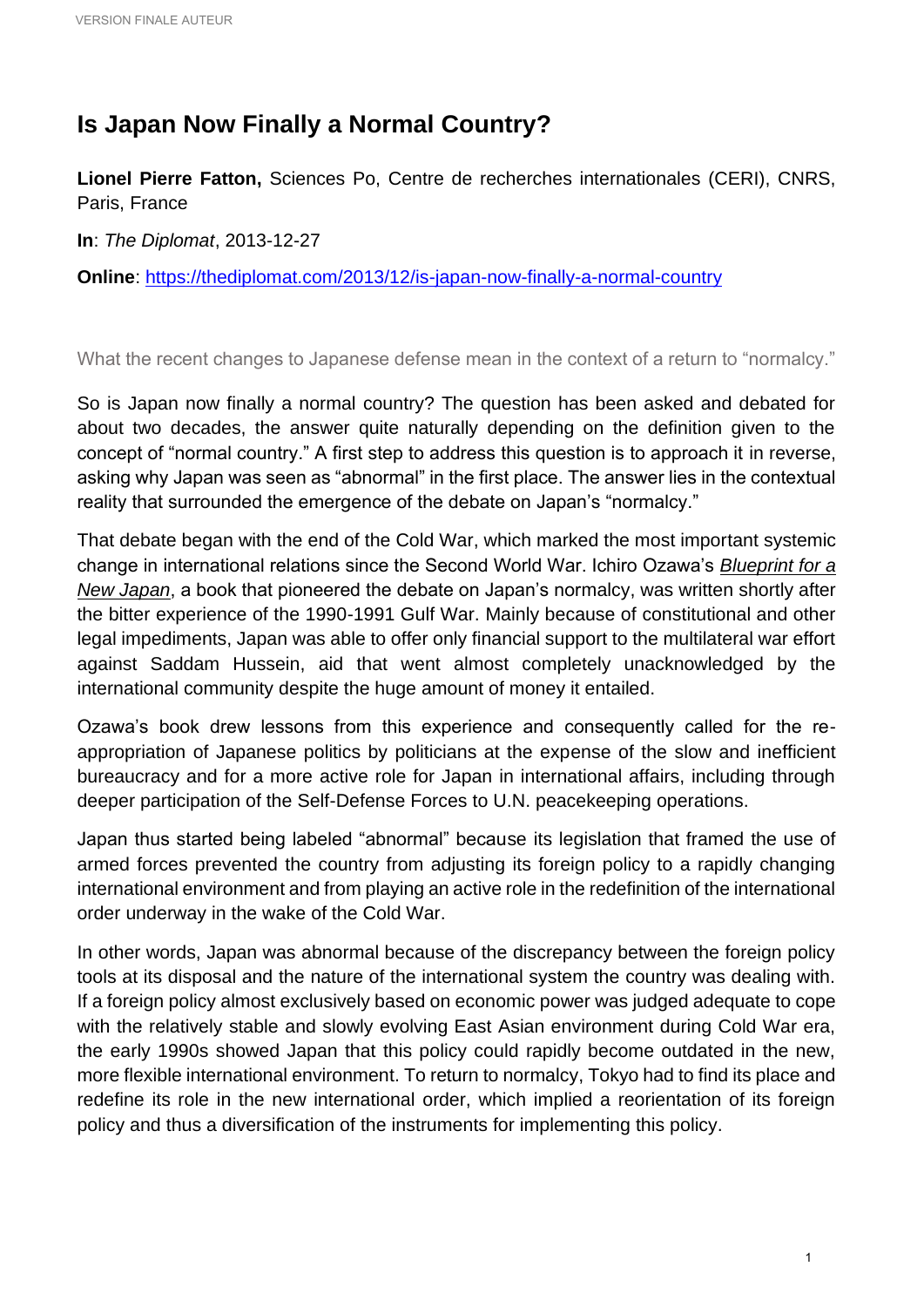The next step to assess whether Japan is today a normal country is to look at what it might have been lacking in the post-Cold War era. The near consensus among scholars points to greater military power and an upgraded and independent military apparatus. The gradual modernization of the Self-Defense Forces, such as the development of an independent intelligence gathering system, new legislation to allow greater involvement in U.N. peacekeeping operations, and the 2007 decision to upgrade the Defense Agency to ministry status, are often cited as examples of Japan's drive to normalcy.

The recently released [planned increase in the defense budget](https://thediplomat.com/2013/12/china-responds-to-japans-defense-package/) for fiscal 2014, the first such increase in 11 years and the biggest in the past 22 years, made headlines and will certainly be taken by some as further proof of Japan's normalization. Political initiatives to revise legislation related to military affairs, including the Constitution, are another aspect of Japan's alleged normalization. The current debate about the revision of the three principles on arms exports is a good example of this fact.

Yet none of these elements determine the normalcy of Japan as country. According to the definition of "normal country" proposed above and based on the historic debate in the Japanese case, the key feature that Japan needs to be considered "normal" is different in nature: It is the re-appropriation of the military as a tool of foreign policy by the civil executive. For Japan to reach a state of normalcy does not necessarily require more powerful and independent Self-Defense Forces, or amendments to the Constitution or other legal constraints related to the use of armed forces.

The re-appropriation of the military as an instrument of foreign policy is for Japan essential because of the nature of the post-Cold War East Asian regional system. This system is characterized by rapid economic development and growing interdependence, but also by [historical,](https://thediplomat.com/2013/12/abes-yasukuni-visit-calculated-politicking/) [territorial,](https://thediplomat.com/2013/12/the-senkaku-islands-as-cold-war-berlin/) and political tensions, by exacerbated nationalism, and by rapidly changing military power differentials between the major countries involved in the region. Military power is an important component of all East Asian countries' foreign policy, except Japan's.

The end of the Cold War was soon followed by another systemic development that took place closer to Japan: The emergence of China as a major regional – some would say global – military power. The quantitative and more importantly qualitative improvements of the People's Liberation Army triggered the emergence of the so-called "China threat" theory in Japan and the U.S. The relative regional decline of the United States compared to China's growing military might and power projection capacities and the increasingly [coercive](https://thediplomat.com/2013/11/the-diplomats-east-china-sea-adiz-analysis-round-up/)  [stance](https://thediplomat.com/2013/11/the-diplomats-east-china-sea-adiz-analysis-round-up/) adopted by China on security- and sovereignty-related issues have made it imperative for Japanese leaders to look for improved defense capabilities, and more importantly for a stronger grip on and a better use of their military establishment to address external challenges. It is this gradual adaptation of Japan's foreign policy to these regional developments that has returned Japan to a state of normalcy.

The question of whether Japan has become "normal" can now be positively answered. Japan has indeed recently evolved into a normal country in view of its surrounding environment by regaining control of the military instrument in international relations. This normalcy was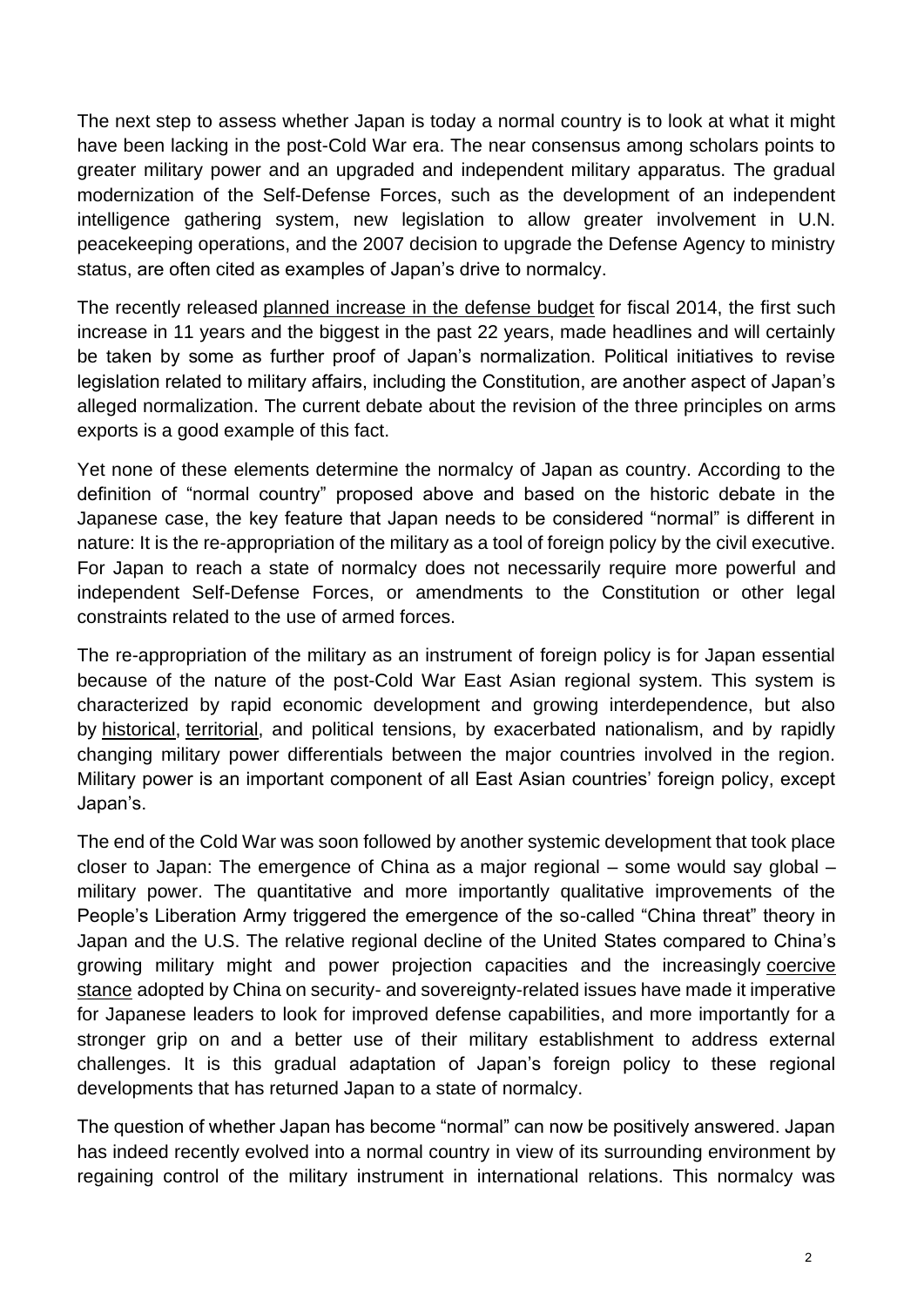institutionalized by the recent [establishment of the National Security Council,](https://thediplomat.com/2013/12/japans-evolving-security-architecture/) with the subsequent formulation of the new National Security Strategy being the first concrete consequence of the institutional reform on Japan's foreign policy.

The establishment of the Council, effectively putting the military establishment under the direct guidance of the executive for foreign policy matters related to national security, certainly represents the most significant change in Japan's civil-military relations since the creation in 1950 of the National Police Reserve and its 1954 reorganization into three distinct services.

The Council, attended by the prime minister, the foreign and defense ministers, and the chief cabinet secretary, is dedicated to reinforcing the influence of the executive on the formulation of national defense policies and the five- and ten-year defense buildup plans. Scheduled to meet twice a month, the Council will also serve as a decision-making forum to address external security issues and contingencies, with the new National Security Strategy explicitly referring to challenges in the East China Sea and to North Korea. In a statement to the Japanese Diet in late October, Prime Minister Shinzo Abe [made it clear that](https://online.wsj.com/news/articles/SB10001424052702303653004579210881381219784) "the establishment of a National Security Council is absolutely imperative to strengthen the command functions of the prime minister's office on foreign and security policies."

The new National Security Strategy, which from now on will provide the baseline of the decisions taken by the Council, can be seen as the expression that the Japanese executive has recovered the ability to use the military as an instrument of foreign policy, a capacity lost in the wake of the Second World War during the U.S. occupation. If the strategy calls for a "proactive contribution to global peace," it also implies a more "proactive" security role for the Self-Defense Forces in this contribution. In other words, the Japanese executive now possesses two levers it can use simultaneously, one diplomatic through the ministry of foreign affairs and one military with the Self-Defense Forces, to give teeth to its foreign policy and adjust to the constraints imposed upon the country by the regional environment.

Taking China as an illustration, the Strategy recognized the challenges poses by its activities in the East and South China Seas. While reaffirming Tokyo's intention to foster mutually beneficial relations with China and call for restraint in handling bilateral disputes, the Strategy and the defense buildup plans that come with it aim at developing a flexible force structure allowing a swift response to contingencies. Referring to the situation in the East China Sea, Defense Minister Itsunori Onodera indeed [emphasized that](http://www.globalpost.com/dispatch/news/kyodo-news-international/131217/japan-beef-defense-due-assertive-china-review-arms-emb) "Japan will prepare a defense power that is highly effective and responsive."

A last observation is worth making regarding the future development of Japan's foreign policy now that the National Security Council has been established: Under this new institutional framework, the military establishment will, *ceteris paribus*, play a more important role in and possess more influence on the formulation of foreign policy. This will be particularly true for policies toward East Asia, as the Council's activities and decision-making process are guided by the National Security Strategy that focuses primarily on regional dynamics.

The increased influence of the military on regional foreign policy comes from the fact that the National Security Council takes precedence over the Security Council of Japan, established